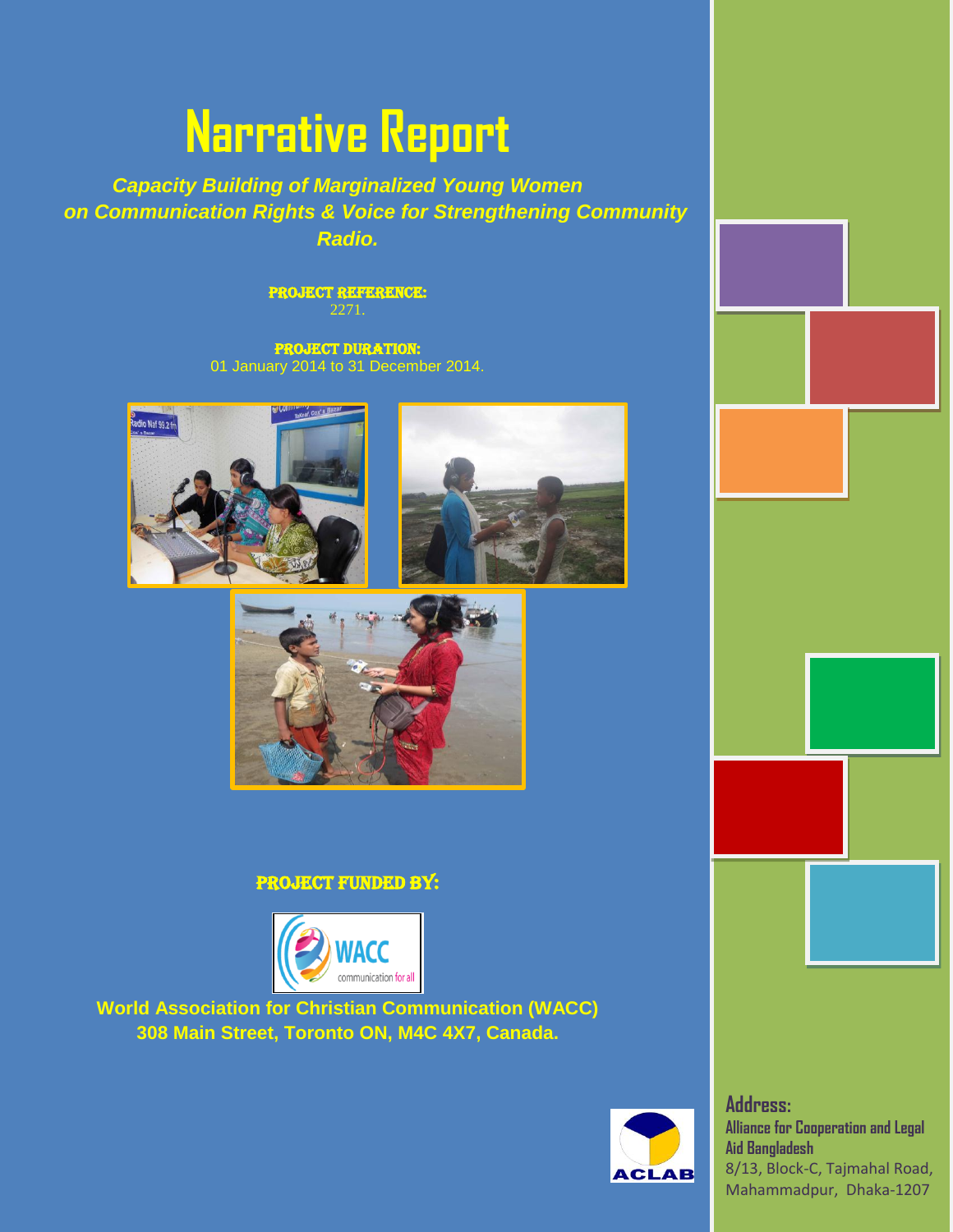ACLAB operates community radio Naf at Teknaf (sub-district) of Cox's Bazar district. The goal of community radio Naf is to exchange the developmental information and knowledge among people living in rural area, side by side to broadcast the information of govt. and non-govt. services in local language and to ensure the participation of community people. It plays role as an active mediator and platform for marginalized, unprivileged and disadvantaged people where they can share their needs, interest, problems and find out solutions of their problems.

The purpose of the project is to build the capacity of marginalized young women and adolescent girls and to enhance their empowerment, self-reliance, poverty reduction, and raise voice through the participation in the community radio. The project has changed the situation of deprivation, discrimination and rights of access to information. Almost 400 women and adolescent girls were target beneficiaries. ACLAB provides to build the capacity of the adolescent girls and young women of the marginalized communities and they are playing significant role in strengthening community radio.

#### **Objectives of the Project**

- $\triangleright$  To build the capacity of marginalized young women and adolescent girls to enhance their empowerment and raise their voice.
- $\triangleright$  To ensure participation of marginalized young women and adolescent girls into the Community Radio (CR).
- To increase knowledge on communication rights of marginalized young women and adolescent girls through the community radio
- $\triangleright$  To sensitize and knowledgeable about different social, economic, cultural issues.

**Project Activities:** Community Radio Naf has successfully completed following activities as per the project proposal and guideline. These are:

**1. Listener Group Formation:** Community Radio Naf has formed 20 community radio listener groups with young women and adolescent girls at Teknaf, Cox's Bazar, Bangladesh. Total members of all listener groups are 400. These groups have been formed in ward, village and union level. These listener groups are divided into two categories according to their age.

| <b>Listener groups</b>    | Age       |
|---------------------------|-----------|
| 10 adolescent girls group | 14-18     |
| 10 young women group      | $19 - 25$ |

All girls and women are from different professions like students, services, farmer, fisher women, small entrepreneurs, tailoring and housewife and so on. Listener groups were formed with the support from community radio Nafs' staff and volunteers. All volunteers are girls and they have been working with radio Naf for 3 years. During the formation of listener groups, local girls and young women were enthusiastic and friendly to join the groups as well as volunteers collected some primary information about the members of groups. They filled up form as a member of listener group which is contained of name, address, age, profession, literacy status, special skill and mobile number.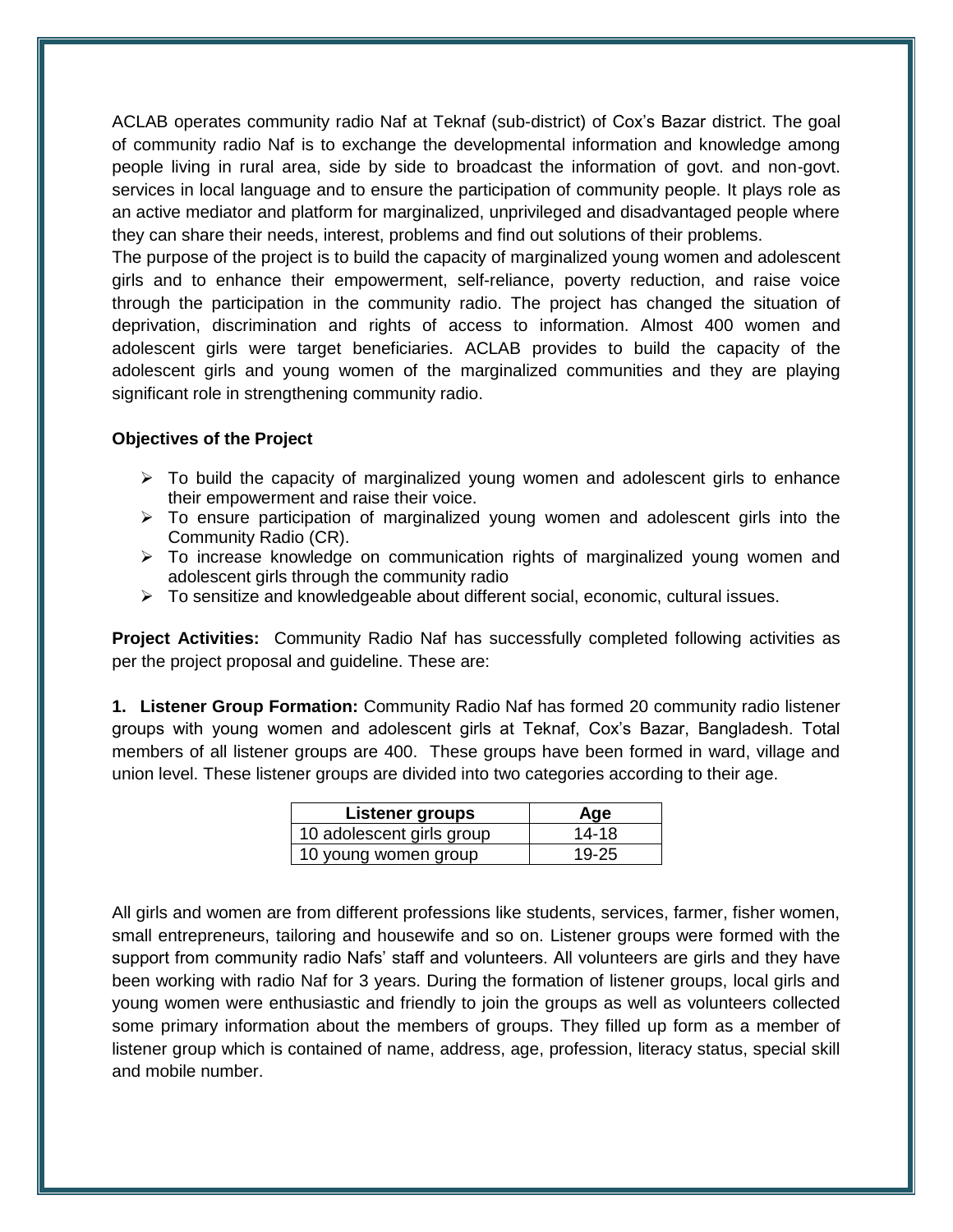**2. Group Discussion:** Radio Naf staffs and volunteers conducted group-wise discussion at ward, village and union level. These discussion meetings were held at radio station, schools rooms, and house yard. 20 discussion meetings have completed on issues such as early marriage, dowry, gender, sexual & reproductive health, HIV/AIDS, fishing, livestock, food security, nutrition, trafficking of women and children, disaster preparedness, human & child rights, and water and sanitation.



**3. Conducted Survey:** A comprehensive study has been conducted among the target beneficiaries. Both quantitative and qualitative methods like survey questionnaire and focus group discussion (FGD) methods were used. 4 investigators and 7 female volunteers were involved in survey. Personal information, socio-economic condition, community radio, communication knowledge, skills, communication means and needs of beneficiaries were collected under this survey. We collected data from 400 target beneficiaries. Furthermore, 10 focus group discussions have conducted with 200 beneficiaries. Volunteer Lalai conducted FGD sessions as a facilitator and producer Jahangir was as a note taker. Perception and opinion of beneficiaries about community radio and communication knowledge, skill, means and needs have been recorded on tape recorder.

**4. Listener group visited CR station**: Community radio Naf arranged a visit program for women listener groups. Groups were invited to radio station and visited to recording & editing rooms of radio Naf. They learned how to voice is recorded, edited and broadcasted through radio. An open discussion meeting was also conducted with group where they expressed their opinion about radio Naf as well as interested in working with community radio.



## **5. Coordination & sharing meeting**: Community

radio Naf organized a coordination and sharing meeting with members of advisory committee & management committee, from taking representative of information ministry, civil society people, journalists, NGO representatives, agriculture officer, and education officer and so on. Almost 27 participants attended in the meeting and they shared their opinions and suggested to implement the objectives of WACC project, to involve local marginalized women in radio program, to provide training on radio programs and to produce radio programs on different issues like maternal & child health, nutrition, gender-based violence, trafficking and other importance issues.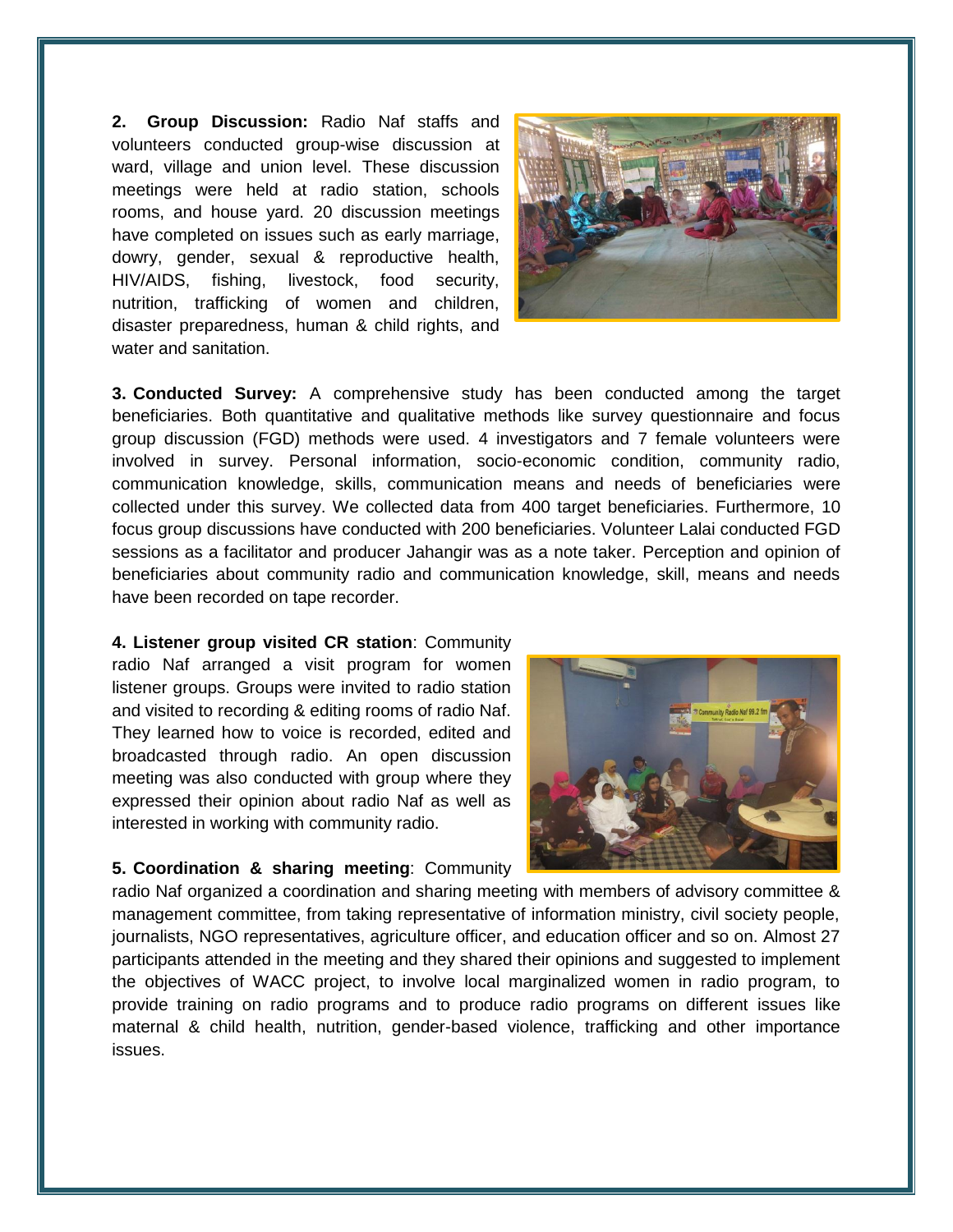**6. Capacity Building Training:** Community Radio Naf organized capacity building training for marginalized young women and adolescent girls at radio station. The objective of the training program was to develop the capacity of young women and adolescents on different developmental and social issues. Capacity building trainings have been completed with young women and adolescents. Total 200 participants attended in the training programs



including indigenous young women and adolescents and each batch was contained almost 25 persons. As a guest, Advisory Member of community radio Naf and Station Manager, Radio Naf were in the training opening sessions. The training programs were started with self-introduction

of the participants. Then, Aminul Islam, Station Manager of radio Naf, opened the training session and welcomed to the participants on behalf of ACLAB and community radio Naf 99.2 fm. Slides, projector, folder, pen, pad, schedule, materials of radio naf, banner, and electronic speakers were used as tools and group discussion, presentation and field assignment were the methods of training program. Radio Specialists of Bangladesh Beter (radio),



Technical officer of radio naf and Program Producer, radio Naf were in the training program as resource persons. Training covered following these issues: Training on problem/issue identification, selection, prioritizing local issues and news collection, gender & development, access to right information,, content development, ICT script writing, and episode production, local news collection and broadcasting, social advertisement and sustainability, Disaster preparedness and management.

**7. Produce and Broadcast Radio Episodes:** Listener group members produced and

broadcasted radio episodes on early marriage, dowry and child rights, nutrition, environment and climate change and other issues. After the theoretical training session, they learnt practically how to produce and broadcast radio programs. Field assignments have been given to participants by trainers. They produced radio magazine programs which are contained reporting, related songs, interview, and case studies. Young women of listener groups were collected data from victims and conducted interview on following issues with



Government and non-government officials. Detail about three radio programs are given below: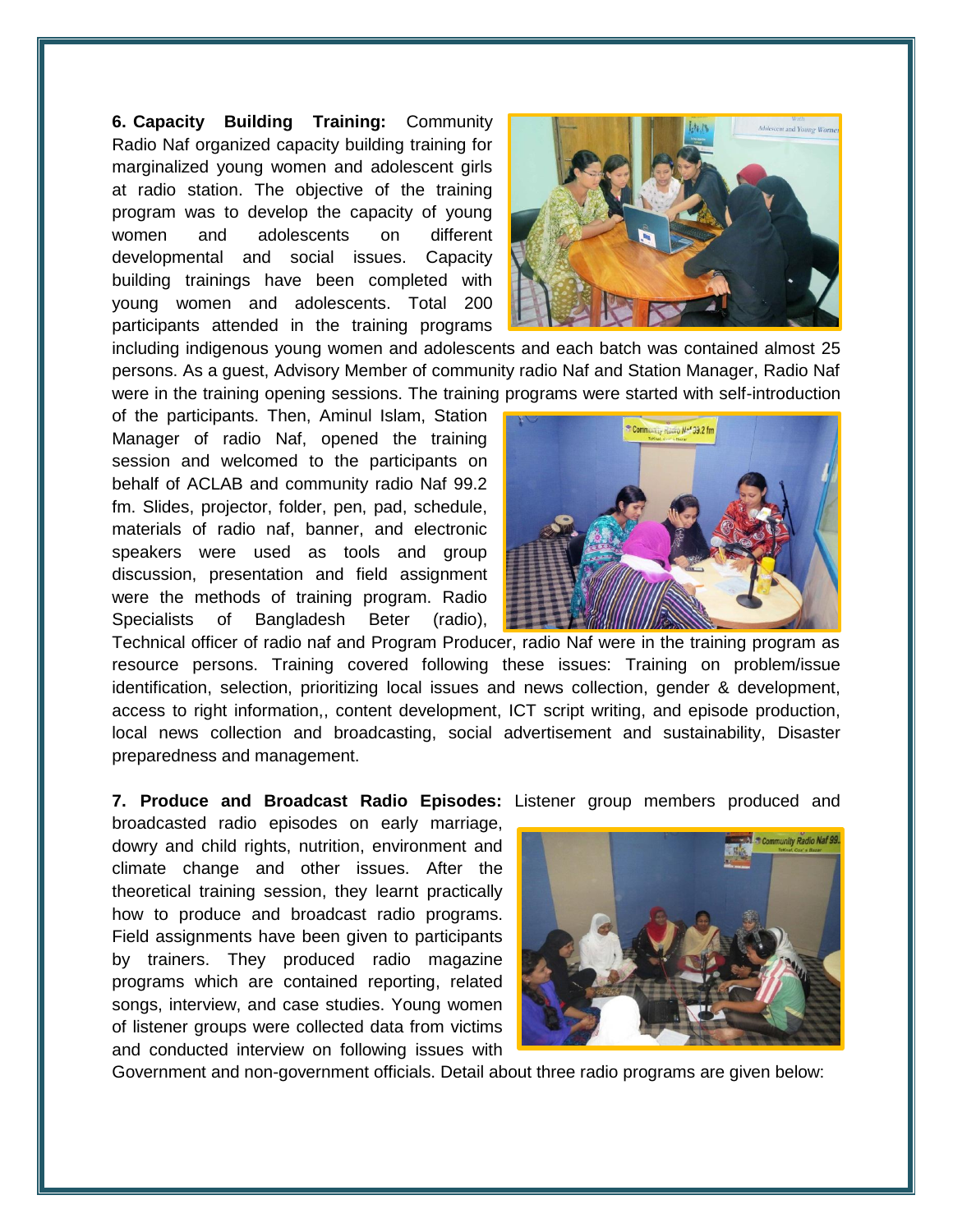**a. Early Marriage:** Early marriage is a common social problem of Bangladesh due to poverty, illiteracy, and ignorance of people. Every year a number of girls are becoming victim because of early marriage. As a result they are facing various health problems during and after pregnancy. Community radio Naf is playing an important role for raising awareness on the impact of early marriage in Teknaf, Cox's bazaar, Bangladesh. Under this project,



community radio Naf produced and broadcasted radio magazines on this issue for raising awareness among local people. This magazine was made by Joya Poul, Listener group member, Hla Hla Ye Rakhaine, Program producer, Jahagir Alam, Producer of radio Naf and Faruk Hossain, Technical Officer of radio Naf. The title of the magazine is *"Forthcoming Possibility"* which is locally called "Agamir Sambhabona''. This program contains following things:

| $s$ I# | <b>Contents</b>           | <b>Descriptions</b>                                                                                                                                                                                                 |
|--------|---------------------------|---------------------------------------------------------------------------------------------------------------------------------------------------------------------------------------------------------------------|
| 1.     | Report                    | Definition & Background of early marriage in Bangladesh,<br>problem of early marriage, problems of birth registration,<br>lack of law implementation on early marriage and health<br>problems due to early marriage |
| 2.     | Local Song                | Local artist sang a song on the impact of early marriage<br>in rural Bangladesh                                                                                                                                     |
| 3.     | <b>Case Studies</b>       | Case studies prepared based on early marriage and it<br>causes health problems                                                                                                                                      |
| 4.     | Radio Cartoon<br>or Drama | Radio drama or cartoon was produced regarding the<br>early marriage of Bangladesh                                                                                                                                   |
| 5.     | Interview                 | Interview conducted with Women Affairs Officer of Teknaf<br>sub-district of Bangladesh on early marriage                                                                                                            |

**b. Child Rights:** Bangladesh has a population of 140 million people, of which 65

million are children. The majority of the population is very poor with 35 % of the population living below one US dollar a day. Because of poverty, children are facing a number of problems like early marriage, sexual abuse, trafficking, exploitation, labour and so on. Lack of knowledge on the harmful effects of child labour and child's rights many poor parents engage their children in labour for supplementing family income. Children's participation is very limited at all stages of society. Children are not heard in their



families, at schools nor at their working places. In general, children do not have any influence in decisions regarding their own life. Community radio Naf also produced and broadcasted a magazine program on child rights under this project. This magazine program is entitled *"Child's Dream"* which is locally called "Shishur Shopno". The program contains following things: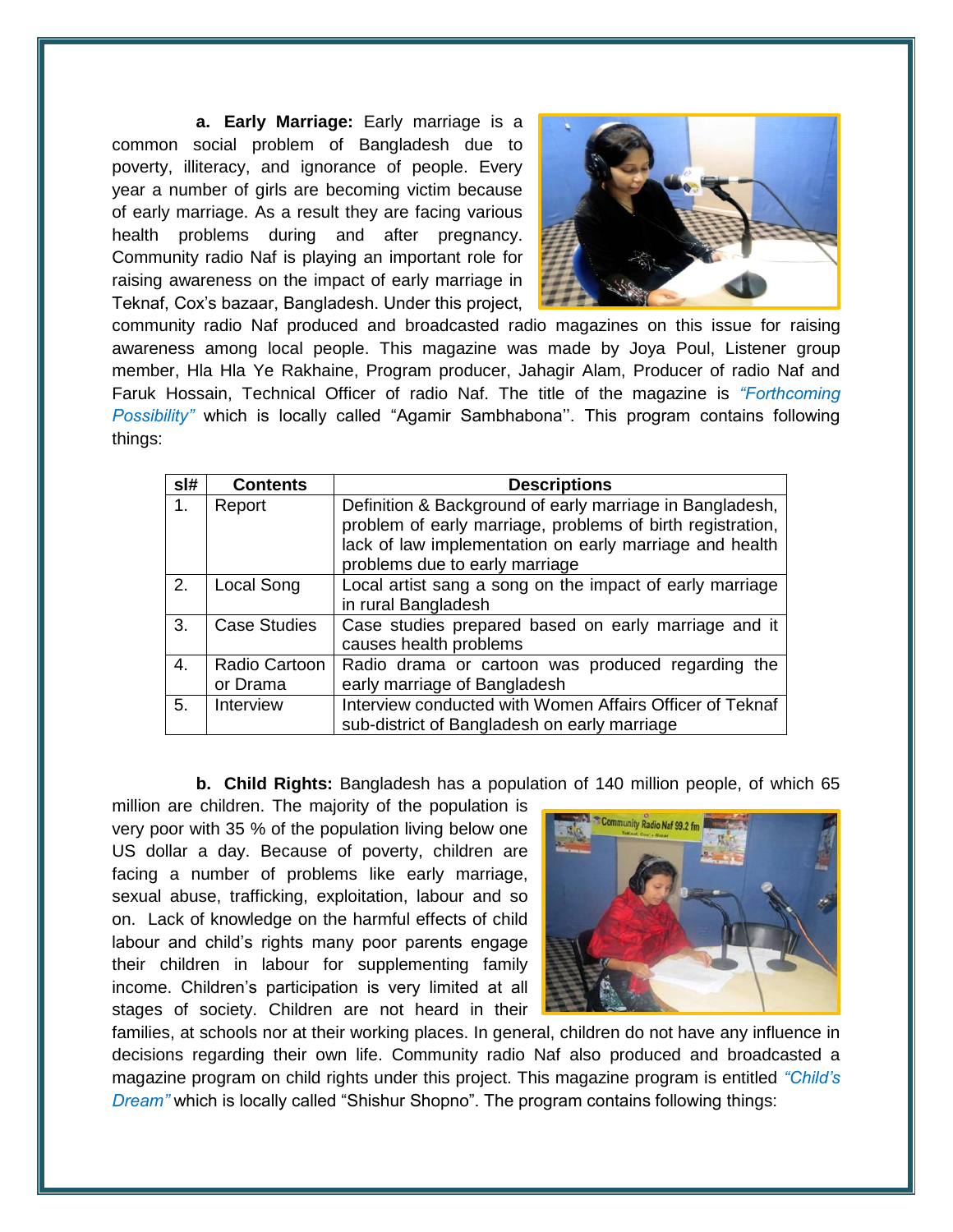| sl#            | <b>Contents</b> | <b>Descriptions</b>                                       |
|----------------|-----------------|-----------------------------------------------------------|
| 1.             | Report          | Definition & Background of child rights in Bangladesh,    |
|                |                 | problem of child rights, Child rights according to UN and |
|                |                 | Bangladesh constitutions.                                 |
| 2.             | Local Song      | Song "We Shall overcome"                                  |
| 3.             | Voxpop          | Local children and people share their concept and idea    |
|                |                 | about child rights.                                       |
| $\mathbf{4}$ . | Radio Cartoon   | Radio drama or cartoon was made on child rights and       |
|                | or Drama        | violence against child                                    |
| 5.             | Interview       | Interview conducted with Women Affairs Officer of Teknaf  |
|                |                 | sub-district of Bangladesh on child rights to education,  |
|                |                 | health and nutrition, participation.                      |

**c. Dowry:** In this country there are many kinds of unpleasant customs. Dowry is the most common unpleasant custom of those. It is also a social imprecation or problem in Bangladesh. Women of Bangladesh are becoming victimized of dowry system day by day. Poverty, illiteracy, narrow mentality, negative attitude to the women, dependence on husband and living on their income, social corruption and so on are the main causes of dowry. Community radio Naf is also playing a vital role to raising awareness on dowry at Teknaf, Bangladesh through on-air and off-air activities. The title of the magazine program is *"Forthcoming Possibility"* which is locally called "Agamir Sambhabona''. Under the title of this program, community radio naf produced a number of magazines program on different social cross-cutting issues. This program contains following things:

| sl# | <b>Contents</b>           | <b>Descriptions</b>                                                                                          |
|-----|---------------------------|--------------------------------------------------------------------------------------------------------------|
| 1.  | Report                    | Background of dowry system in Bangladesh, How dowry<br>force to violence against women, law of dowry system  |
| 2.  | Local Song                | Local artist sang a song on the impact of dowry in rural<br>Bangladesh                                       |
| 3.  | Voxpop                    | people share their concept, knowledge,<br>Local<br>and<br>experiences about dowry system at community level. |
| 4.  | Radio Cartoon<br>or Drama | Radio drama or cartoon was made on dowry system in<br>Bangladesh                                             |
| 5.  | Interview                 | Interview conducted with Women Affairs Officer of Teknaf<br>sub-district of Bangladesh on dowry system       |

#### **8. Recommendation:**

- Need to organize more training workshops for young women and adolescents;
- Need to establish an ICT base training Centre for Young women and adolescents;
- A female journalism fellowship program need to start for increasing the empowerment of women;
- Community level off-air activities such as meetings, campaign and etc. need to be increased.